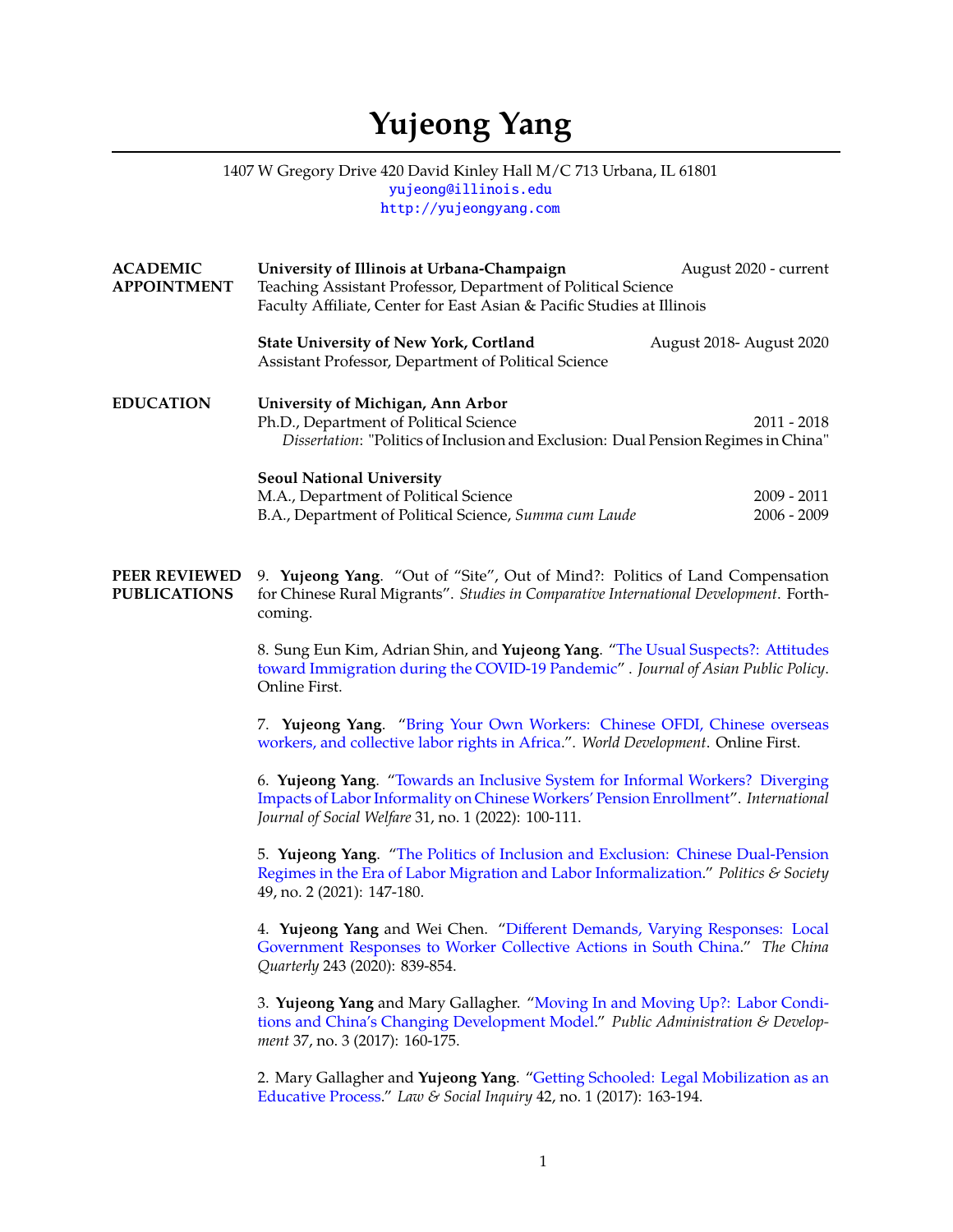1. Qingjie Zeng and **Yujeong Yang**. ["Informal network as a safety net: the role of](https://muse.jhu.edu/article/668693) [faction in China's anti-corruption campaign.](https://muse.jhu.edu/article/668693)" *China: An International Journal* 15, no. 3 (August 2017): 26-57.

- **BOOK CHAPTER Yujeong Yang** and Wei-Ting Yen."Understanding Informality in China: How Existing Welfare State Regime Affects the Measurement of Informality?." *Political Economy of Informality in BRIC countries*. edited by Edward Mansfield and Nita Rudra, World Scientific Publishing. (2020)
- **PAPERS UNDER** "The Effect of Chinese Foreign Direct Investment on Collective Labor Rights."

"Contagious World: Migrant Networks and Travel Restrictions during the COVID-19 Pandemic." (with [Sung Eun Kim](https://sungeunkim.com) and [Adrian Shin\)](https://www.adrianshin.com).

**PROJECTS IN PROGRESS** "Collaborative Research: Understanding Attitudes toward China and Globalization: A Cross-National Investigation and Mixed-Methods Approach." (with [Mary Gal](http://www.maryegallagher.net)[lagher,](http://www.maryegallagher.net) Lawrence Root, and [Nicole Wu\)](http://www-personal.umich.edu/~nicolewu)

> "COVID-19 Travel Restrictions: Roots in Domestic Politics and Effects on the Global Economy." (with [Sung Eun Kim](https://sungeunkim.com) and [Adrian Shin\)](https://www.adrianshin.com)

> "Anti-China Protests in Central and South Asia." (with Doyoung Gong, Shuyuan Shen, and Sanghoon Kim-Leffingwell).

## **GRANTS & AWARDS**

**REVIEW**

- Institute for Humane Studies Hayek Fund for Scholars (\$2,500), October 2021.
	- Institute for Humane Studies Hayek Fund for Scholars (\$5,000), October 2020. (with [Sung Eun Kim](https://sungeunkim.com) and [Adrian Shin\)](https://www.adrianshin.com)
	- National Research Foundation of Korea COVID-19 Rapid Call (32,421,000 KRW ≈ \$30,000), 2020. (with [Sung Eun Kim](https://sungeunkim.com) and [Adrian Shin\)](https://www.adrianshin.com)
	- Publishing Support Fund, Lieberthal-Rogel Center for Chinese Studies, University of Michigan (\$5,000), 2020.
	- Teaching Innovation Award, SUNY Cortland (\$500), 2019.
	- Rackham One-Term Dissertation Fellowship, University of Michigan (\$10,200), 2018.
	- Sweetland Writing Institute Fellowship, University of Michigan (\$4,000), 2017.
	- Clark and Robin Chandler Graduate Award, University of Michigan (\$3,000), 2017.
	- Outstanding Paper Award, The Third Young Scholars' Conferences on China Studies (\$400), 2015.
	- Rackham Graduate Student Research Grant, University of Michigan (\$3,000), 2015.
	- Doctoral Student Endowment Award, Lieberthal-Roger Center for Chinese Studies (\$7,500), 2015.
	- Rackham International Research Grant, University of Michigan (\$8,000), 2015.
	- Summer Collaboration Award, University of Michigan (\$2,000), 2014.
	- Rackham Graduate Student Research Grant, University of Michigan (\$1,500), 2012.
	- Katherine Taylor Fellowship Award, Center for Chinese Studies, University of Michigan (\$5,000), 2012.
	- Research Grant for Master's Thesis, Seoul National University (\$1,000), 2010.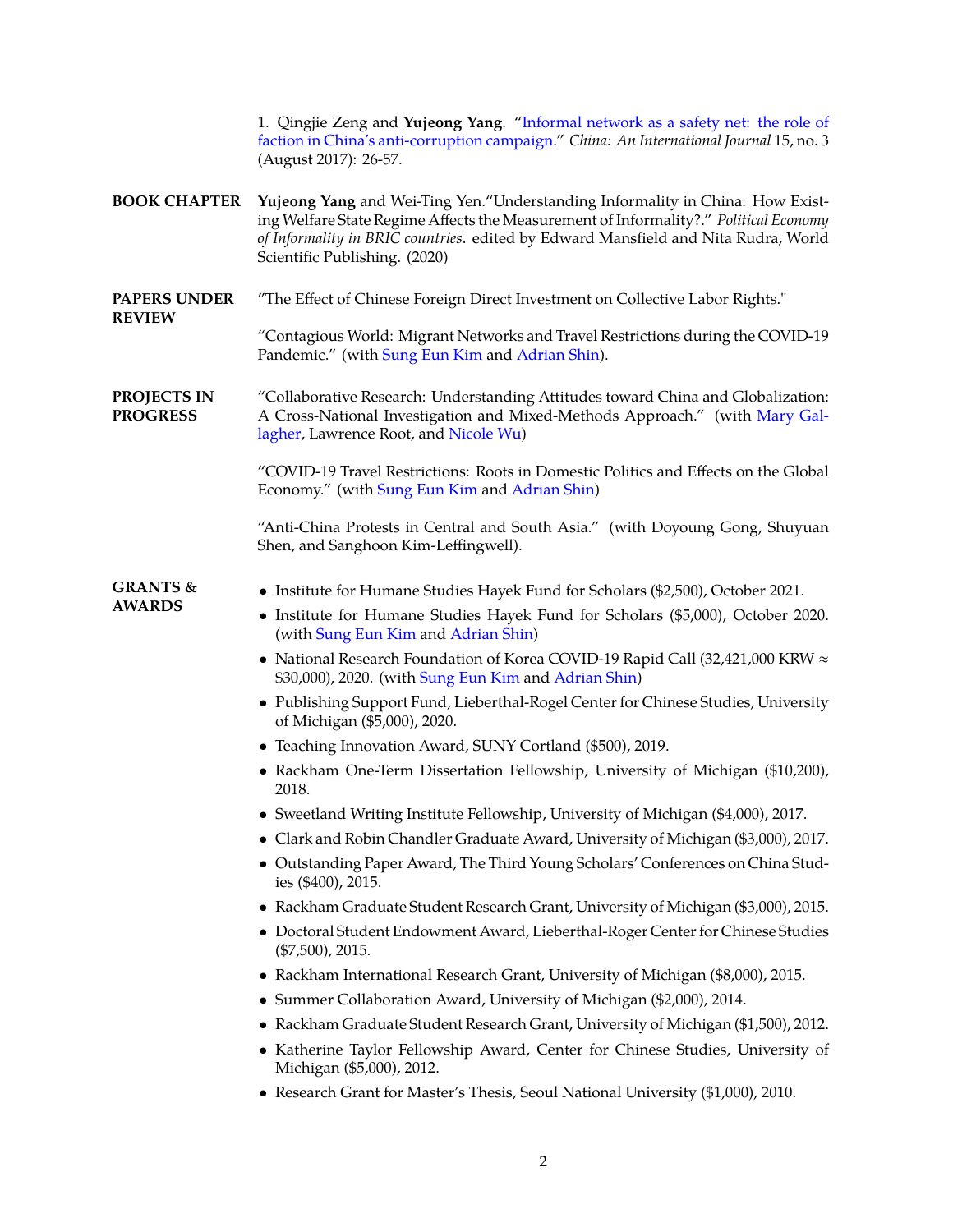|                 | • Brain Korea 21 Fellowships (\$2,000), 2010.                                                                        |                                      |  |  |
|-----------------|----------------------------------------------------------------------------------------------------------------------|--------------------------------------|--|--|
|                 | • Fellowship for Academic Excellence, Yeomgok Foundation (\$3,000), 2008 - 2009.                                     |                                      |  |  |
|                 | • Fellowship for classical Chinese studies program, Korea Foundation for Advanced<br>Studies (\$3,600), 2007 - 2010. |                                      |  |  |
|                 | • Undergraduate Full Fellowship for Academic Excellence, Seoul National Univer-<br>sity (\$2,500), 2007.             |                                      |  |  |
| <b>TEACHING</b> | University of Illinois at Urbana-Champaign - Teaching Assistant Professor                                            |                                      |  |  |
|                 | PS 199 - New East Asia                                                                                               | Spring 2021*                         |  |  |
|                 | PS 457 - Democratic Government in a Global Setting                                                                   | Spring 2021*                         |  |  |
|                 | PS 180 - Introduction to Globalization                                                                               | Fall 2020*                           |  |  |
|                 | PS 343 - Government and Politics of China<br>PS 100 - Introduction to Political Science                              | Fall 2020, Spring 2021<br>Fall 2021* |  |  |
|                 | PS 397 - Authoritarian Regimes                                                                                       | Fall 2021*                           |  |  |
|                 | <b>SUNY, Cortland - Assistant Professor</b>                                                                          |                                      |  |  |
|                 | POL 229 - Authoritarian Politics                                                                                     | Spring 2020                          |  |  |
|                 | POL 362 - Politics of Developing Nations                                                                             | Spring 2019                          |  |  |
|                 | POL 101 - Introduction to World Politics<br>POL 262 - Comparative Politics: Asia                                     | Fall 2018 - Spring 2020<br>Fall 2018 |  |  |
|                 |                                                                                                                      |                                      |  |  |
|                 | University of Michigan - Sole Instructor                                                                             |                                      |  |  |
|                 | PS140 - Introduction to Comparative Politics                                                                         | Spring 2016                          |  |  |
|                 | University of Michigan - Graduate Student Instructor                                                                 |                                      |  |  |
|                 | PS389 - State and Market in Contemporary China                                                                       | Winter 2015                          |  |  |
|                 | PS140 - Introduction to Comparative Politics                                                                         | Fall 2012, Winter 2013, 2014         |  |  |
|                 | PS340 - A Game Theoretic Approach to European Politics                                                               | Fall 2014                            |  |  |
|                 | PS387 - Comparative Analysis of Government Institutions                                                              | Fall 2013                            |  |  |
| <b>ADVISING</b> | Political Science Undergraduate Honors Thesis, UIUC                                                                  |                                      |  |  |
|                 | Chiyeong Edward Kim                                                                                                  | Fall 2021 -                          |  |  |
|                 | Kaylynn Kattiyaman                                                                                                   | Fall 2021 -                          |  |  |
|                 | McNair Research Scholar Program, UIUC                                                                                |                                      |  |  |
|                 | Benedicte Mulumba Yenyi                                                                                              | Spring 2020 - Fall 2021              |  |  |
|                 | <b>Independent Research, UIUC</b>                                                                                    |                                      |  |  |
|                 | Shulamit Wu                                                                                                          | Fall 2021                            |  |  |
| <b>SERVICE</b>  | University of Illinois at Urbana-Champaign                                                                           |                                      |  |  |
|                 | Fulbright Scholarship Review Committee                                                                               | Fall 2021                            |  |  |
|                 | SUNY, Cortland                                                                                                       |                                      |  |  |
|                 | Honors Committee, Political Science Department                                                                       | $2019 - 2020$                        |  |  |
|                 | International Studies Faculty Advisory Committee                                                                     | $2019 - 2020$                        |  |  |
|                 | University of Michigan                                                                                               |                                      |  |  |
|                 | Research Mentor, Undergraduate Research Opportunity Program                                                          | $2016 - 2017$                        |  |  |
|                 | Graduate Student Coordinator, China Reading Group                                                                    | 2015                                 |  |  |

<span id="page-2-0"></span><sup>∗</sup>Course evaluations earned inclusion on University of Illinois "List of Teachers Ranked as Excellent."